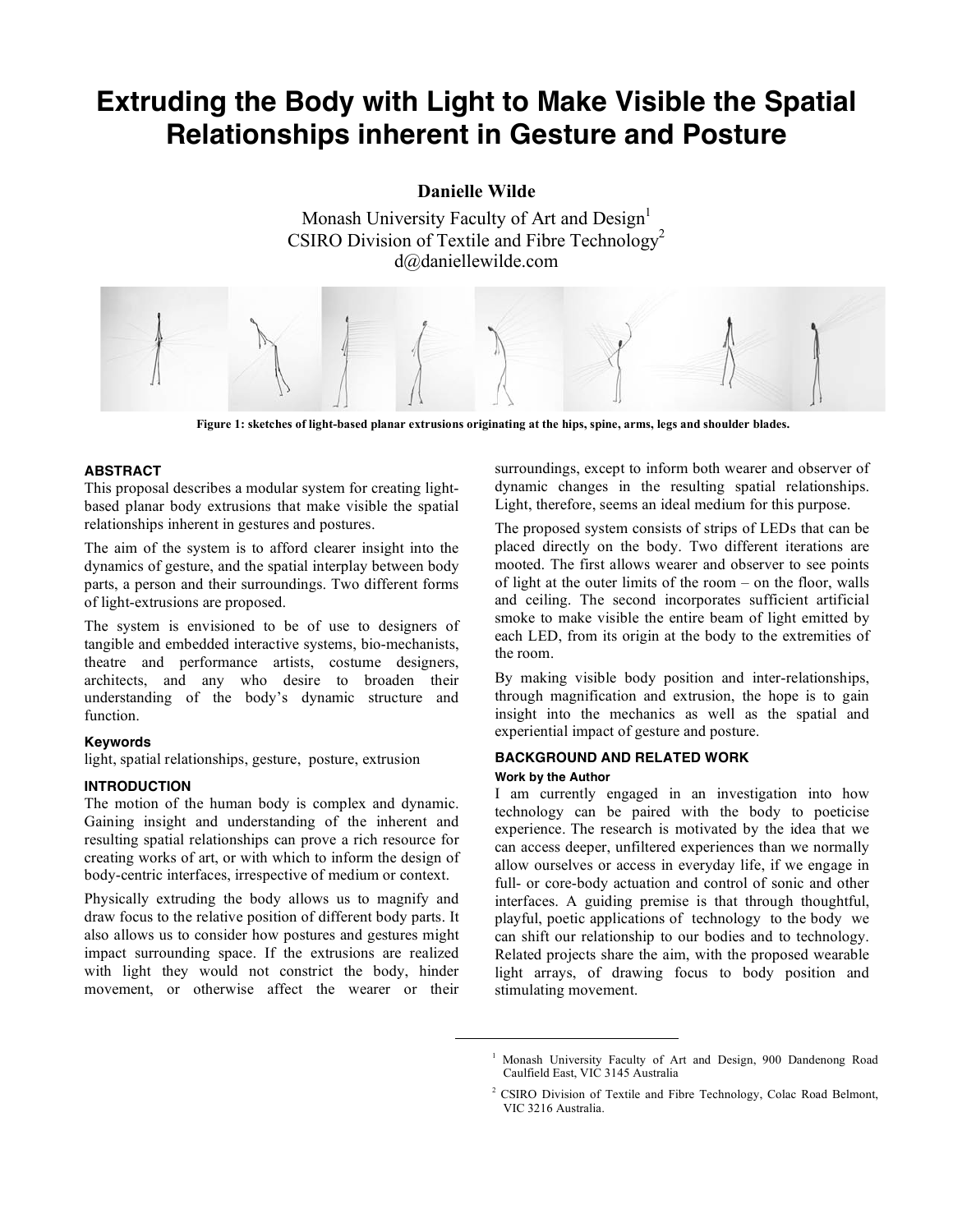

**Figure 2: Danielle Wilde and Romy Achituv's** *faceClamps* **worn here by Yasmeen Godder (left) and Danielle Wilde (right)**

*faceClamp*s [1] (fig. 2) precedes the current research project by ten years, but provides a clear example of an interface that affords insight into movement by extruding the body into space. The *faceClamps* physically extrude the face in order to measure the opening and closing of the mouth to control sound. The interface mechanically magnifies the subtle movements of the mouth, so affords both increased visual and higher resolution mechanical reading of the movement than would be available without this extrusion. Additionally, the reading of the movement is augmented through the application of the resulting data to real-time manipulation of sound.

*hipDisk* [8] (fig. 3) is a self-contained wearable system for performance and play that augments the body with instrumental capabilities. The interface extrudes the body on two horizontal planes, one at the hip and one above the waist. The wearer of *hipDisk* can trigger simple musical tones within a one-octave chromatic scale by tilting their hip and torso towards each other until the two disks touch. Through repetition of this action on different angles, tunes and melodies incorporating any of the twelve notes of the chromatic scale may be performed.

By physically extruding the body above and below the waist, the *hipDisk* draws the attention of both wearer and viewer to the relative position of hip and torso. The addition of sound serves to both accent and motivate the wearer's movement.

The *gesture≈sound* project, [2] (fig. 4) in contrast, has no visible physical interface. Yet, by tightly coupling movement with sound, the eye of the observer is focused



**Figure 3: Danielle Wilde demonstrating the** *hipDisk*



**Figure 4: Ross Bencina, Danielle Wilde and Somaya Langley performing different** *gesture ≈ sound* **experiments**

on body movement and posture, and extends them invisibly into the surrounding environment.

*gesture≈sound* explores how one might successfully mesh gestural/physical and sonic composition. The aim is to develop systems that support kinæsthetic-auditory synchresis, where human body motion is mapped into sound in such a way that sound production becomes an inherent and unavoidable consequence of moving the body. The intention is to engage both performer and audience in a fluid experience of the relation between performed sound and gesture. The resulting symbiosis between gesture and sound affords different ways of looking at the body in space.

*hipThings,* a proposed series of hip-controlled interfaces, is also relevant to this proposal. *hipThings* directly question and explore the impact of the choice of soft, hard, embedded or extended interface, and how this choice might inform our understanding of body mechanics and impact on experience.

#### **Related Work by Other Artists and Researchers**

An obvious connection can be made between the proposed project and the dresses from Hussein Chalayan's Spring/Summer 2008 Collection *Readings* [3] that incorporate servo-driven lasers and crystals (fig. 5).

In Chalayan's work the lights are driven by servo motors, to refract out from the body of the model into the space in



**Figure 5: Hussein Chalayan, Spring/Summer 2008**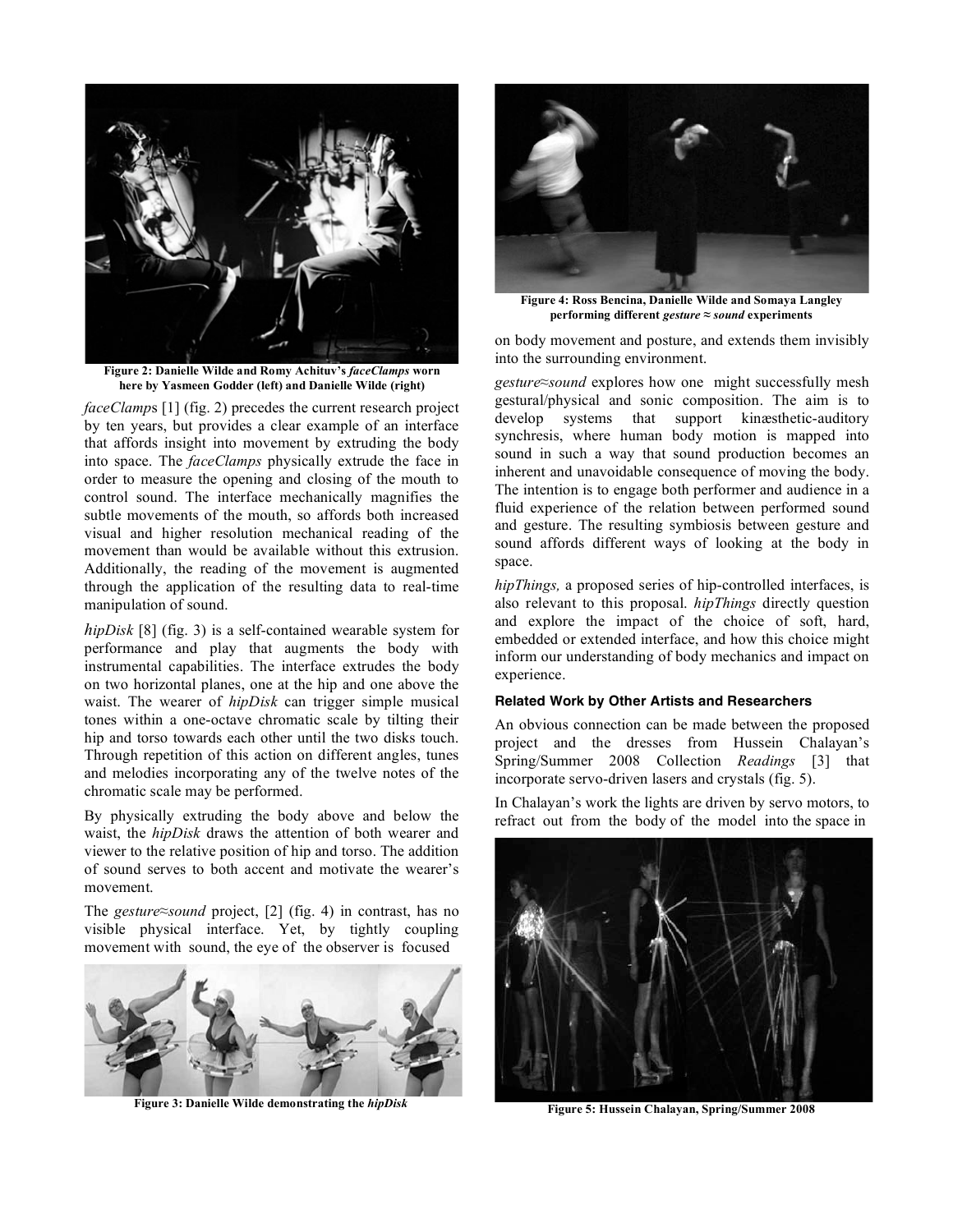

**Figure 6: Eadweard Muybridge Headspring, a Flying Pidgeon Interfering. 1885**

dynamically changing directions. While highly engaging, this does not extrude the body in relation to its underlying mechanics. My proposal uses the movement of the body alone to affect changes in direction of beams of light, so offers insight directly into the mechanics of the underlying movement.

The explorations into animal and human locomotion undertaken in the late 1800s by Etienne-Jules Marey, [5] in France and Eadweard Muybridge, [6] in the United States provided groundbreaking insight into body mechanics.

Through photography their work gives us insight into movement as it occurs over time and through space – presenting the body as an integrated whole comprised of linked parts and dynamically shifting relationships.

Muybridge used multiple cameras for his motion studies (fig. 6). Marey, on the other hand, invented chronophotography to capture cycles of movement through time in a single camera frame (fig. 7).



**Figure 7 (a-c) : Etienne-Jules Marey. Man Running 1882**

As shown in figure 7(a-b), for some of his experiments, Marey dressed his subjects in black and attached white ping pong balls and stripes to their clothing to expose the sine waves formed by their limb movements in space. The resulting abstraction relates clearly to this proposal, as well as to optical and magnetic motion capture systems, which use markers on the body to track movement; and mechanical motion capture systems that attach a kind of exoskeleton of straight metal pieces to the back of the performer. [4] The lines and dots resulting from the proposed LED arrays, though, will project out perpendicular to the body, or sit at the outer limits of the room, rather than sit against the body or reflect its form in parallel. This will afford a very different perspective to that offered by Muybridge, Marey and different motion capture systems.

Since as early as 1990, Merce Cunningham has worked with motion capture and movement synthesizing in his choreography. He has made extensive use of the Life Forms software program and was involved in the subsequent development of the Dance Forms choreographic software. Cunningham has been quoted as saying that Life Forms lets you "see movement in a way that was always there – but wasn't visible to the naked eye." [7] The proposed system clearly shares this aim, but is focused quite specifically on relationships – between the different parts of the body and its surroundings. It is not clear the role a consideration of these relationships might play in Dance Forms, but in most motion capture the interest in this is limited, if for no other reason than technical limitations. Also, in stark contrast to motion capture, the proposed system is a relatively lowtech, low-cost, light-based alternative aimed at providing inspiration and insight through real-time feedback, rather than quantifiable data. It is not, in any traditional sense, a technical tool. It can provide information, and hopefully inspiration, for an audience as well as a practitioner, but not hard data. Its use can also be a means and an end in and of itself, unlike motion capture, which is clearly a tool, no matter how artistic the application.

Finally, by extruding the body with light, the underlying movement and relationships can unfold dynamically before the eyes of both wearer and observer. The information is not broken down over time, or preserve for later referral, such as in the aforementioned systems and approaches. This difference is important.

#### **PROPOSED IMPLEMENTATION**

The proposal is to create strips of highly focused LEDs that can be attached to the body in a modular fashion. These LED arrays will be embedded in fabric so as to sit comfortably on the body. The method of attachment is still to be ascertained, but will most likely incorporate Velcro, press-studs or snaps, and some form of adjustable strap.

The system will be passive. It will not change over time or in response to any particular event, so will not require the inclusion of a microcontroller and will not need to be programmed to respond or behave in any way. The